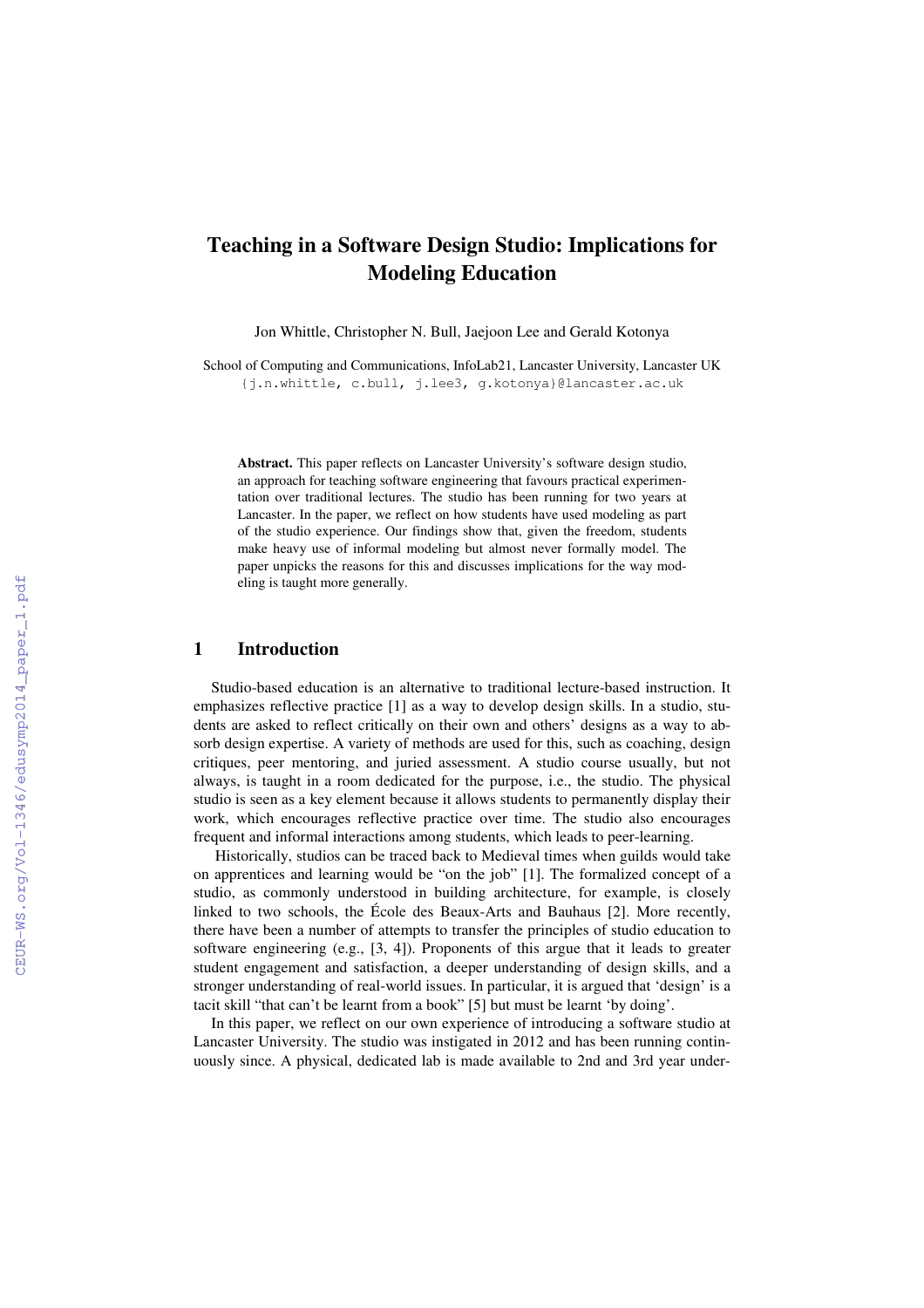graduate students. Students follow three studio-based courses in which they work on group-based projects. A traditional lecture-based course is taught in parallel to the first of these and teaches classical software design. The project work covers all phases of the software lifecycle from ideation to evaluation with real stakeholders. We have experimented with different ways of teaching design in the studio – ranging from a phased iterative/incremental approach to a sprint-based agile approach. In all cases, studio work focused on project development and avoided teaching any specific skills. These were assumed to have been either taught in other courses, or the students were expected to learn these skills independently on-demand. Students were, however, expected to follow good software engineering principles of requirements engineering, architecture, design and testing. However, the studio was not prescriptive in terms of what documentation students had to produce: the basic guidance was that a system should work, be well designed, and any documentation should clearly and concisely explain what is going on. Students were not mandated, for example, to produce UML diagrams as part of the documentation. They were simply told to use whatever form of documentation was most effective for them. As a result, the studio offers an interesting opportunity to explore what happens when students are not explicitly taught software modeling and design skills but instead pick up these skills through continuous and informal coaching and critique.

We have evaluated our studio style of teaching through a one and a half year observational study. A researcher (the second author) attended studio sessions and took field notes describing how students interacted with each other. This was supplemented with a focus group with students discussing the style of education, and how the studio courses compare to the rest of the degree. The students also frequently offered opinions and perspectives before and during each studio session. These were recorded as part of the observations. In previous work, we have described how principles of reflective practice are instilled in the studio [6]. We have also previously presented an analysis of the observational data focusing on how Lancaster's studio implements the key defining principles of studio education [7, 8]. To date, however, we have not analyzed our data to see the role that models play in studio education.

This paper revisits the qualitative data collected in the observational study and uses it to reflect on the role that models play in the design processes of studio projects. This is an interesting question to ask because students were given free rein as how to document their designs: therefore, this paper sheds some light on how useful the students found models in practice.

Our findings indicate that formal models are used rarely by the studio students, whereas informal models are relied on heavily. Furthermore, the pervasiveness of the informal models appears to be important: that is, the physical studio allows students to display their informal models, which, although they are generally not updated as the design changes, act as a visible reminder as to how design decisions were arrived at and therefore continue to serve as a point of reference. Based on these observations, we reflect on how software modeling is taught and make some recommendations for better modeling tools and educational approaches to modeling.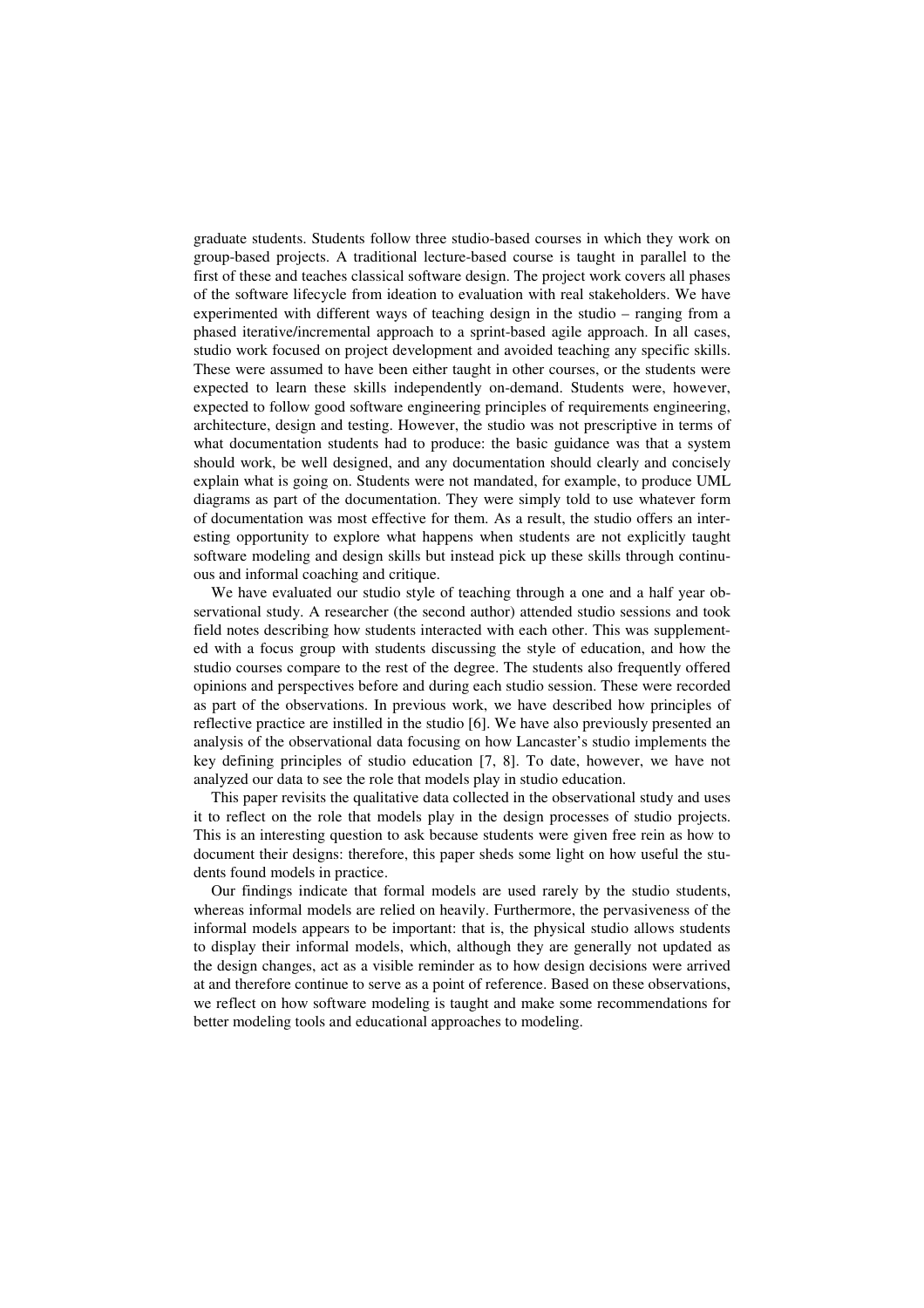# **2. Software Studios**

Interpretations of studio education for computer science and software engineering have been explored for over 20 years, with the earliest known computer science studio implemented at Carnegie Mellon in 1990 [3]. Over this time there have only been a relatively small number of software studios, yet project-based learning (PBL) has seen wider use. Studios share several similarities with PBL, but PBL does not determine how students should interact: for example, the culture of critique or the collocation of students in a studio is not necessarily part of PBL. Studios are often projectbased but a studio is more than just a project-based course.

Carter et al. have recently presented an overview of five studios in computer science [9]. Software design studio implementations often report varying levels of success, but it has been indicated that, in certain studios, the student's content mastery is "as much or more than students in the same courses taught in the traditional way" and also that "students in studio courses have shown higher levels of motivation and engagement than students in traditional courses" [10].

Despite the apparent success of the limited number of documented studios, it is also apparent that none of them follow a shared definition of studio education – making comparisons difficult. It is challenging to succinctly define studio practice due to the inherently complex nature of studio education. As such, previous work has provided a 'studio framework' to help solidify a definition and understanding of studio practices [8]. Due to their complex nature, studios should not be considered a binary state (i.e., whether a course is a studio or not). Rather, there will be some courses which are more 'studio-like' than others.

Our framework defines ten key elements of a studio approach. Each of these defines a characteristic that is typical of a studio. However, it is recognized that some studios will focus on some characteristics at the expense of others; a studio can be a studio without having all of these traits. The first two columns of Table 1 describe a sample of these characteristics.

## **2.1 Lancaster's Studio**

The first year of Lancaster's BSc Software Engineering degree is identical to Lancaster's BSc in Computer Science and does not use the studio model. In the second and third years, students take three studio courses. In the first of these, students work in groups of 4 and come up with their own ideas of systems to design and build. In the other courses, students work in larger groups (6 students) on progressively larger and more challenging problems, with industrial involvement in the final course. The studio modules have no lectures, and are 100% coursework-based assessment.

To give a flavour of Lancaster's studio, Table 1 compares the studio with the project-based course which was its predecessor. Based on our data analysis over a two year period and on student feedback, the studio approach appears to lead to greater student engagement as well as improved learning. For example, student feedback in official evaluations includes: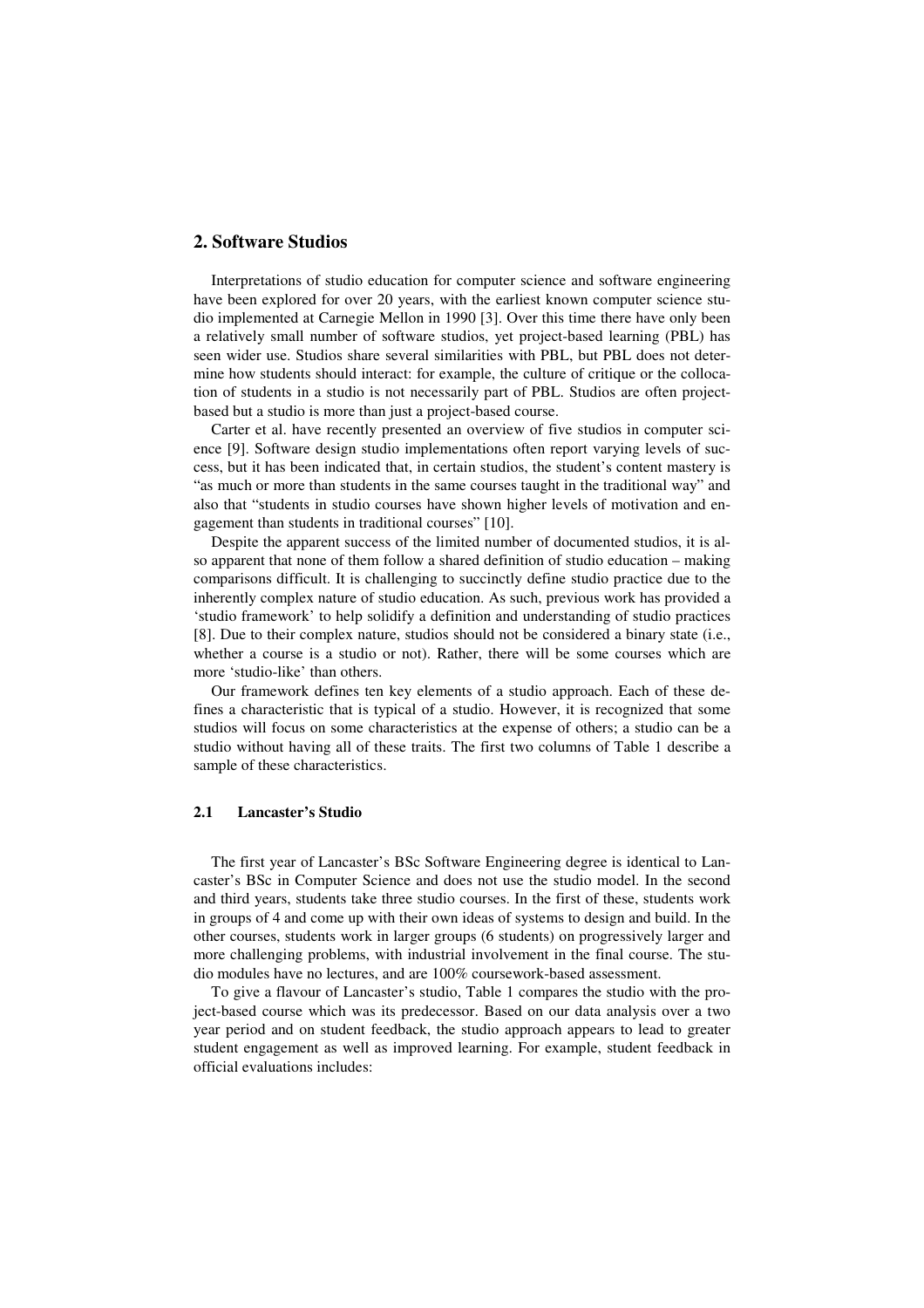| Aspect         | How the Aspect Manifests in a Studio            | <b>Typical Project Course</b> | <b>Lancaster's Studio Course</b>                        |
|----------------|-------------------------------------------------|-------------------------------|---------------------------------------------------------|
|                | Course                                          |                               |                                                         |
| Physical envi- | There is a physical room (i.e., the studio)     | Standard lab                  | Dedicated lab with 24 hour access, maintained by        |
| ronment        | which is open and reconfigurable providing a    |                               | students themselves                                     |
|                | variety of group, individual and social spaces. |                               |                                                         |
| Management     | Rules regarding use of the space should not be  | Lab tightly controlled by     | 24 hour access; food/drink allowed; students have       |
| of Studio      | restrictive.                                    | University                    | admin rights                                            |
| Modes of       | Teaching staff play a coaching/mentoring role   | Students given a prescrip-    | Students were told to produce "as much documenta-       |
| Education      | rather than being didactic.                     | tive list of documentation    | tion as needed". There was no prescription on what      |
|                |                                                 | to produce                    | kinds of diagrams or notations to use.                  |
| Awareness      | Placing work on display (as works-in-           | No special consideration      | Students used mobile whiteboards in the studio to       |
|                | progress or final products). Visibility of work |                               | display design work, which was left up for the dura-    |
|                | helps students see each other's work.           |                               | tion of the project                                     |
| Critique       | Ongoing critique is used for providing feed-    | Provided only as part of      | Provided on a continuous basis using a variety of       |
|                | back and developing ideas. It should take       | weekly meetings with          | methods: individual and group demos/presentations,      |
|                | place in multiple ways (formal and informal,    | project supervisor            | informal coaching, peer critique, critique from exter-  |
|                | group and individual, peer and staff)           |                               | nal assessors (e.g., companies) and formal judging.     |
| Culture        | A studio culture should be social and foster    | Lack of a dedicated lab       | Students used the studio as a home, leading to seren-   |
|                | sharing, and yet should be sensitive to sup-    | meant that students typi-     | dipitous interactions and a feeling of 'belonging' to a |
|                | porting a good work ethic.                      | cally only met at prear-      | cohort                                                  |
|                |                                                 | ranged times                  |                                                         |
| Inspiration    | When designing, students should be encour-      | Project specification de-     | Students come up with their own project ideas in a      |
|                | aged to be creative in their designs and solu-  | cided a priori by academic    | facilitated creativity brainstorming session            |
|                | tions.                                          | staff                         |                                                         |

**Table 1.** Comparison of Project-Based and Studio-Based Courses at Lancaster University.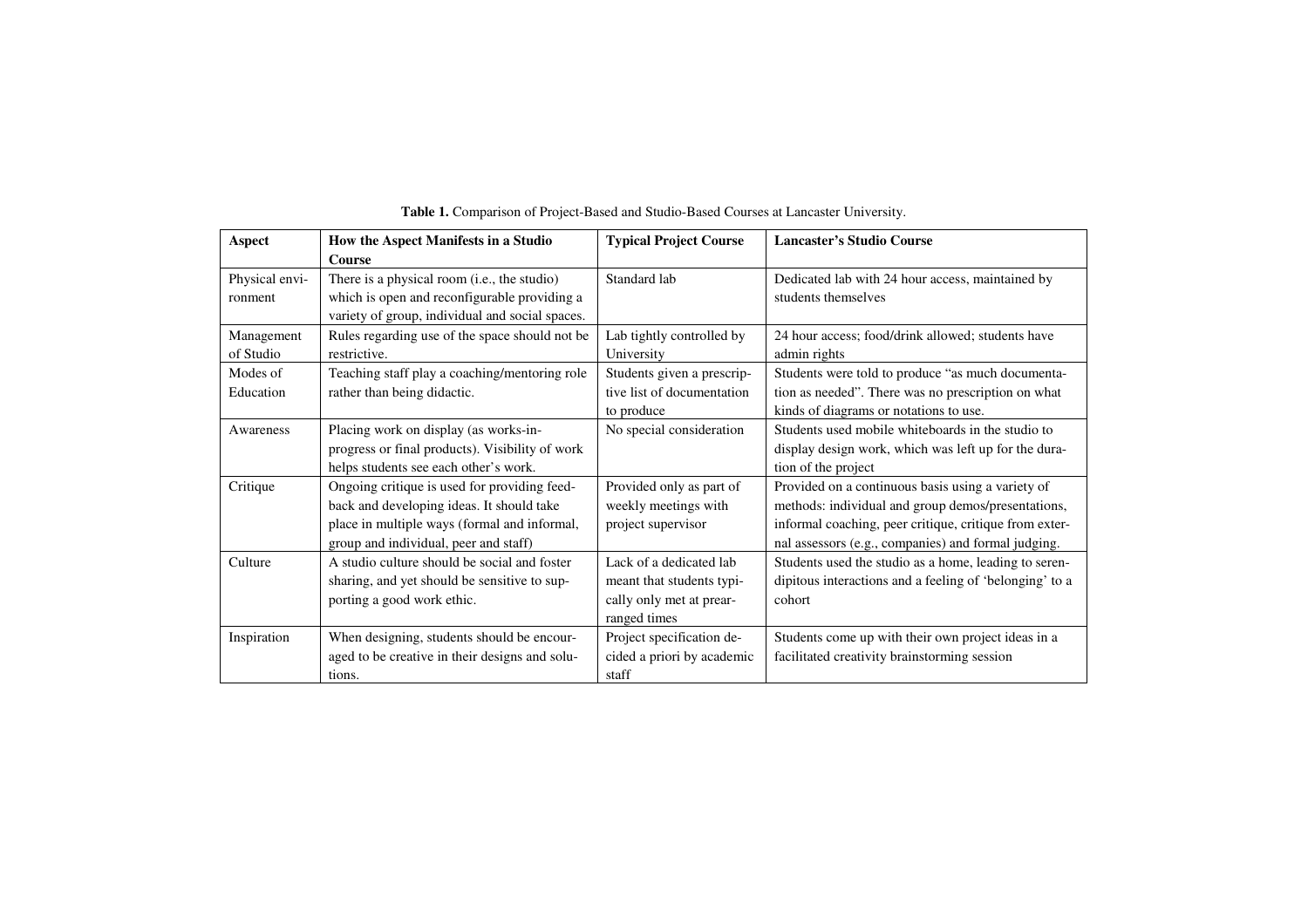*"The best part […] was that we got to learn first hand from our own mistakes" "Having a dedicated studio for our own use gave me a quiet place where I could focus on my studies"* 

 *"Help was available from staff when needed. Freedom to apply our own creative ideas into the project rather than follow strict guidelines of what we can do." "The most valuable parts of the module were the open nature of the module giving you the freedom to stretch out and do what you want extending far from the basic requirements, the lecturers were always on hand to help"*

Module evaluations have been very strong: students rated the quality of teaching on the three studio modules as good or very good (overall 88% very good) and the last studio course was given a perfect 5/5 overall score from 100% of students. The studio approach won a Pilkington Teaching Award in 2014.

## **3 Models in Studio Education**

Our studio enables us to explore an interesting question. Given that our students had been formally trained in software modeling (through the parallel lecture-based software design course), but they were not mandated to use formal modeling notations in the studio projects, would the students decide for themselves to use models? If they did, what benefits did they gain from modeling? And if not, why not? In essence, this is a kind of "vote with your feet" approach to modeling: students had already been given the skills to model, so the big question is whether they would *choose* to model on a project comparable in size and complexity to a real-world problem for a small project team. This section unpicks what we have learned about this question.

#### **3.1 Formal Modeling**

Our first finding is that students did very little, if any, formal modeling. By formal modeling, we mean the use of a formalized modeling notation, such as UML, where the notation was used in a precise manner using the correct syntax. This need not be in a modeling tool. In contrast, we will use the term informal modeling to describe the use of either an ad-hoc notation (e.g., drawing shapes on a whiteboard, pen and paper, or a digital sketching tool) or a loose interpretation of a recognized modeling language (e.g., drawing a UML class diagram but without caring about correct syntax).

In general, we saw many instances where students used formal modeling notations such as UML use cases and class diagrams, but used them informally without caring about syntax and without using a formal modeling tool. Perhaps surprisingly, we saw very few cases where these informal models were converted into formal models (e.g., using a UML tool) so that they could serve as formal documentation. There were some cases where students tried to do this, but they quickly gave up because the process of transcribing the model into a formal notation began to impede discussion.

In contrast, informal modeling was used widely and often. In Lancaster's studio, this was facilitated by a number of mobile whiteboards. The students used these extensively in the studio for brainstorming designs, to collaboratively make design deci-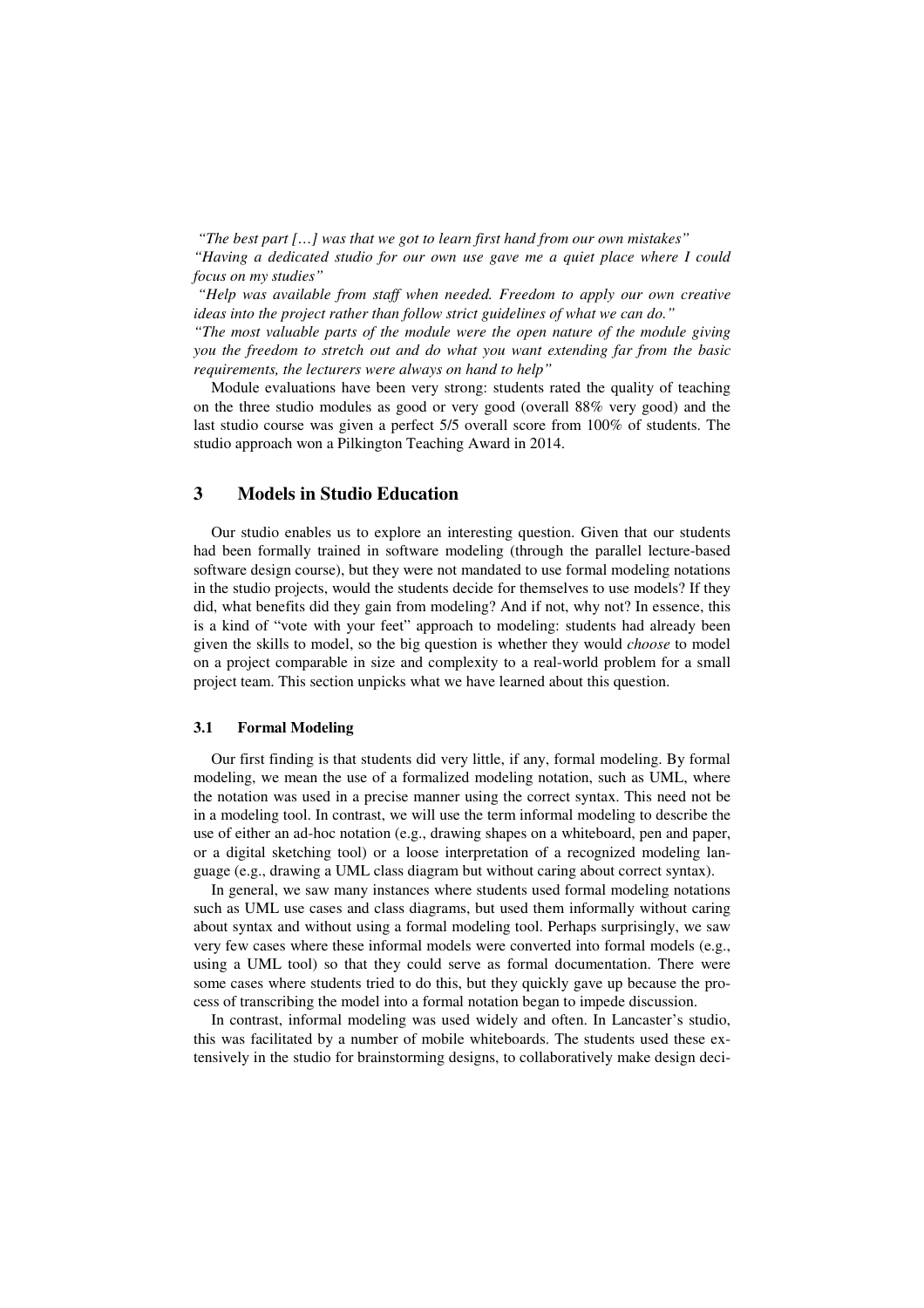sions, and as a way of providing context in group discussions – students often had discussions around "their" whiteboard and, although they might not directly interact with the models on the whiteboard, the models appeared to serve the purpose of an implicit reminder or contextual cues for their ongoing deliberations.

The students were reluctant to transfer the informal models from the whiteboards into a formal modeling tool. There appear to be a number of reasons for this:

- 1. It was not required by the course. There were no explicit marks for producing UML diagrams. Rather, the students were graded according to whether their documentation was "appropriate and understandable." In practice, this meant that students often chose other ways to document their designs than UML.
- *2.* Students interacted mainly through small group discussions. Computers seemed to inhibit fruitful discussions and so were often not used. Standard size screens are not easily visible to all members in a small group discussion. In some cases, one group member would act as the "scribe" and document UML models formally during the discussion. However, this practice subsided over time as it made it difficult for the scribe to fully participate.
- 3. Interestingly, some groups used a computer screen to display information relevant to the task at hand (e.g., slides from a lecture). This meant that the computer was not available for creating models. In some cases, students compensated for this by using laptops to create material, whereas the desktop computer was used to consume material.
- 4. Formal models served no purpose for the students. As this was not a course on model-driven engineering, there was no need to produce formal models for code generation. Students manually coded things and, as long as they had a shared understanding of the system, the informal models were sufficient.

As an aside, our experiences in the Lancaster studio may provide some insights for those working on so-called 'flexible modeling tools' [11]. A recent trend in modeling tool research is for tools that allow the flexibility of informal sketching but then provide seamless transitions to more formal models within the same tool. FlexiSketch, for example, is a tool for creating domain-specific modeling languages on-the-fly [12]. Similarly, Calico [13], a collaborative sketching tool, has some capabilities for executing sketch models (e.g., a sketched state machine). Whilst these tools are interesting, our experience in the studio seems to suggest that there is not always a need to translate informal models into formal ones. So the use cases for such tools may be limited. This observation agrees with work by Petre, which shows that professional software designers make heavy use of informal models, including 'ephemeral' models which developers dispose of quickly [14]. In a separate study, Petre found limited uptake of formal UML modeling [15].

The lack of formal models in the Lancaster studio could mean a number of things. One interpretation is that formal models just are not useful to the students; they can accomplish what they need to accomplish without formal models.

Another interpretation is that since formal models were not mandated (and assessed) in the course, students simply ignored them. This might suggest that the studio courses should give credit for (e.g.) formal UML models and that, by doing so, the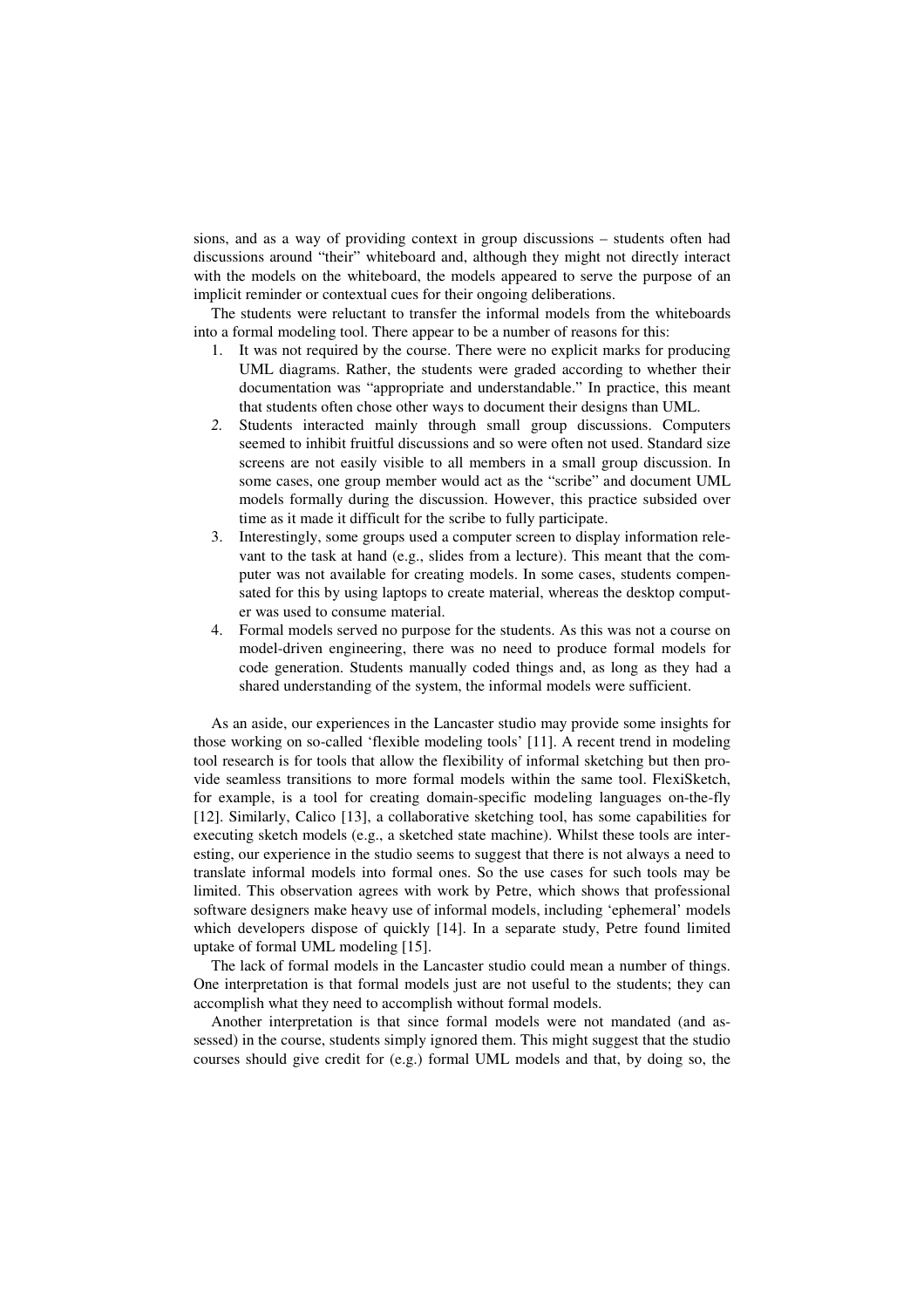students would produce better software. However, it is debatable whether formal UML models lead to better software. Either way, *forcing* students to produce UML models goes against the ethos of the studio. In the studio, students learn largely through reflective practice. They are constantly encouraged to think about their design decisions and their designs are constantly critiqued both by peers and teaching staff. There is an open question whether formal modeling could or does encourage reflective practice. On the one hand, one could argue that formalization forces students to think about the ramifications of their design. On the other, formalization could act as a barrier because reflective practice relies on constant iterations of a design, which is not necessarily easy or well-supported with current model tools.

A third possible interpretation is the small group size – perhaps a larger group would have had greater need to formalize the models. Whilst this may be true, we feel that introducing formal models explicitly in the studio would therefore be a bad idea: it would be introducing a method for large groups into a small group context.

#### **3.2 Informal Modeling**

Whilst students in the studio did little formal modeling, they regularly came up with informal models. These included both UML models (typically, use cases and class diagrams), sketches (e.g., a high-level architecture, UI design sketches), and process-based models (e.g., burn-down charts as used in agile development).

There are two aspects of this informal modeling which are worth comment. Firstly, the students essentially modeled "on demand". That is, they did as little modeling as they needed, and only when they needed it. This is very much an "agile" way of working (cf. Ambler's agile modeling, for example [16]). The students did not attempt to produce fully worked out models for a feature they were about to build. Models were mainly used for brainstorming and for thinking through a design. Once the design was thought through enough to allow the team to move on to the next stage of development, the models were left as they were, and no further detail was added. This is not to say, however, that the models were then discarded. Quite the contrary. As previously mentioned, students made heavy use of mobile whiteboards for informal modeling. The second aspect worth noting is that the whiteboards and the use of a dedicated space, which meant that the students could happily leave design work on the whiteboards permanently, meant that the informal models became a pervasive artefact. Rather than erasing the models once design decisions had been taken, the models were left on the whiteboards for weeks or months, even when the models had outlasted their purpose. It seems the models came to serve a contextual purpose – students tended to use the models either as quick reminders of what they were doing, or as background 'noise' which somehow helped them to work as a group.

#### **3.3 On the Value of Modeling**

Despite the lack of formal models in the studio courses, there is evidence that the students have learned a lot about modeling and, in particular, have come to appreciate the value of modeling through the studio course. Indeed, it appears that the students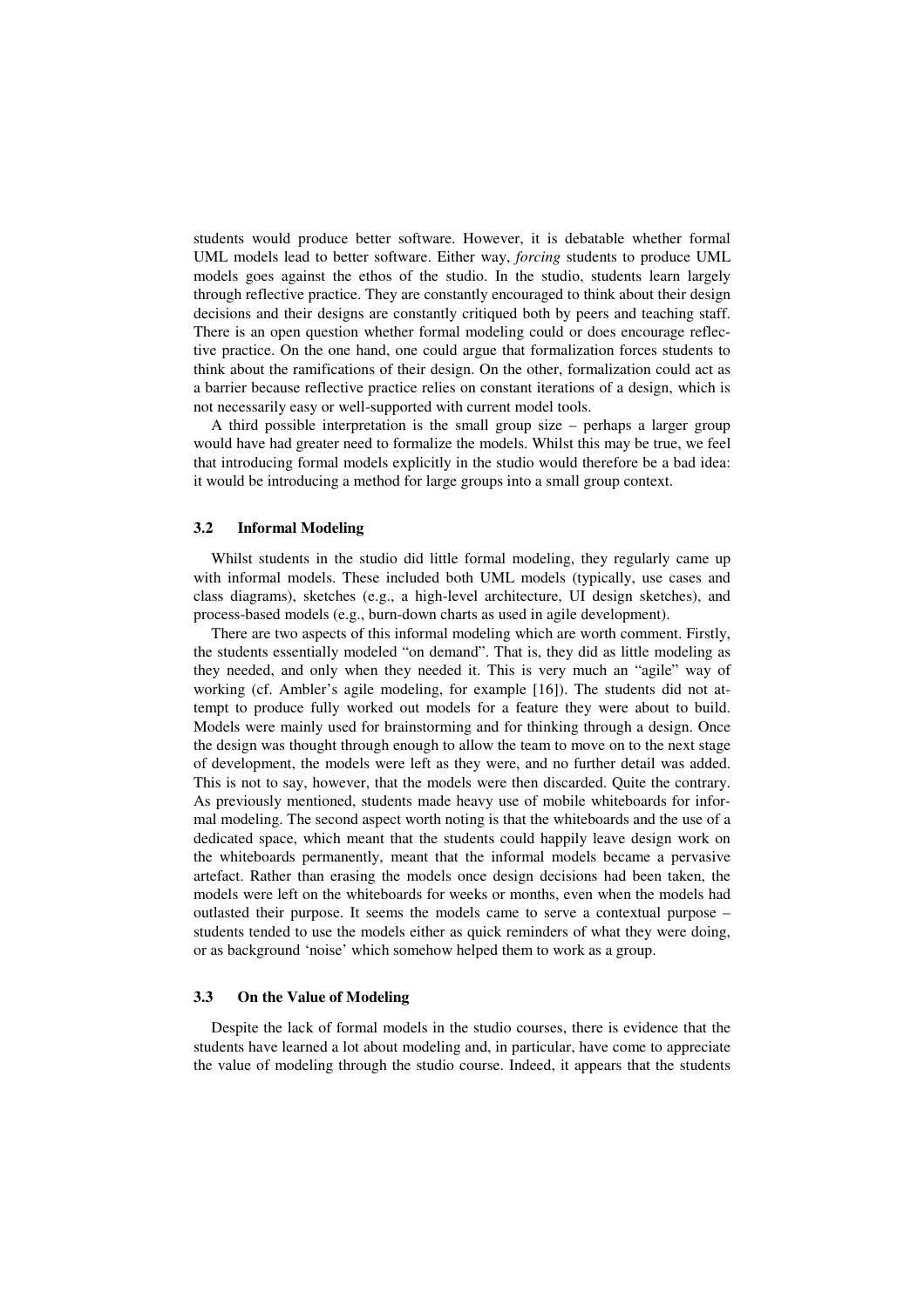like (informal) modeling because in the studio it is a highly collaborative and creative activity. One of the problems that we have experienced in teaching modeling in more traditional lecture-based courses is that students often do not like or engage with modeling. They don't easily see the point of modeling, since they want to build code that runs. And in a traditional top-down approach to teaching modeling – where requirements are taught, then architecture, then low-level design, then coding – the models produced are often low quality because the students don't yet understand enough about the system they are building to properly model it.

In our studio courses, we have seen evidence that students gain a greater appreciation for modeling than in traditional lecture-based courses. Our students are given free rein as to what and when they should model. Hence, they tend to model when they get some value from it. As a result, they appreciate that models do have value. Students have told us, for example, that the studio course gave them a better understanding of the motivations for modeling. This appeared to be particularly true for behavioural models.

## **4 Discussion**

A year and a half long observation of Lancaster's software studio has revealed that, in this style of education, students make little use of formal modeling notations but heavy use of informal model sketches. Since there is strong evidence that the studio model is an effective way of teaching software engineering, we argue that these observations have implications for the way modeling is currently taught as well as how it might be taught differently. We discuss these implications below.

A typical approach is to teach UML as part of a software engineering course. In this approach, software engineering is taught in a top-down fashion. Students are first taught about the importance of software requirements, and then how to refine those requirements into a software architecture, a low-level design, and finally an implementation. UML is often used as the lingua franca across these lifecycle phases and heavy emphasis is placed on the students producing high quality, syntactically and semantically correct UML diagrams.

Our experience in the studio questions whether this is the best way to teach modeling, and software engineering more broadly. In our experience, we have noted that students do not engage well with this kind of approach. This is largely because they cannot immediately appreciate the benefits of this kind of more formal modeling. Formal modeling means that a working system is delayed and the benefits of formal modeling are not necessarily experienced in a typical software engineering course, which does not include the important activities of software maintenance and evolution. In the studio, in contrast, the educational emphasis is on reflective practice; students learn by doing and by reflecting on what they have done. Reflective practice can of course be applied to teach formal modeling. However, the purpose of the studio was not to teach formal modeling; rather, it was to teach software engineering. In this context, reflective practice naturally focuses on those activities which are most critical to teach software engineering. Since these activities were not necessarily defined a-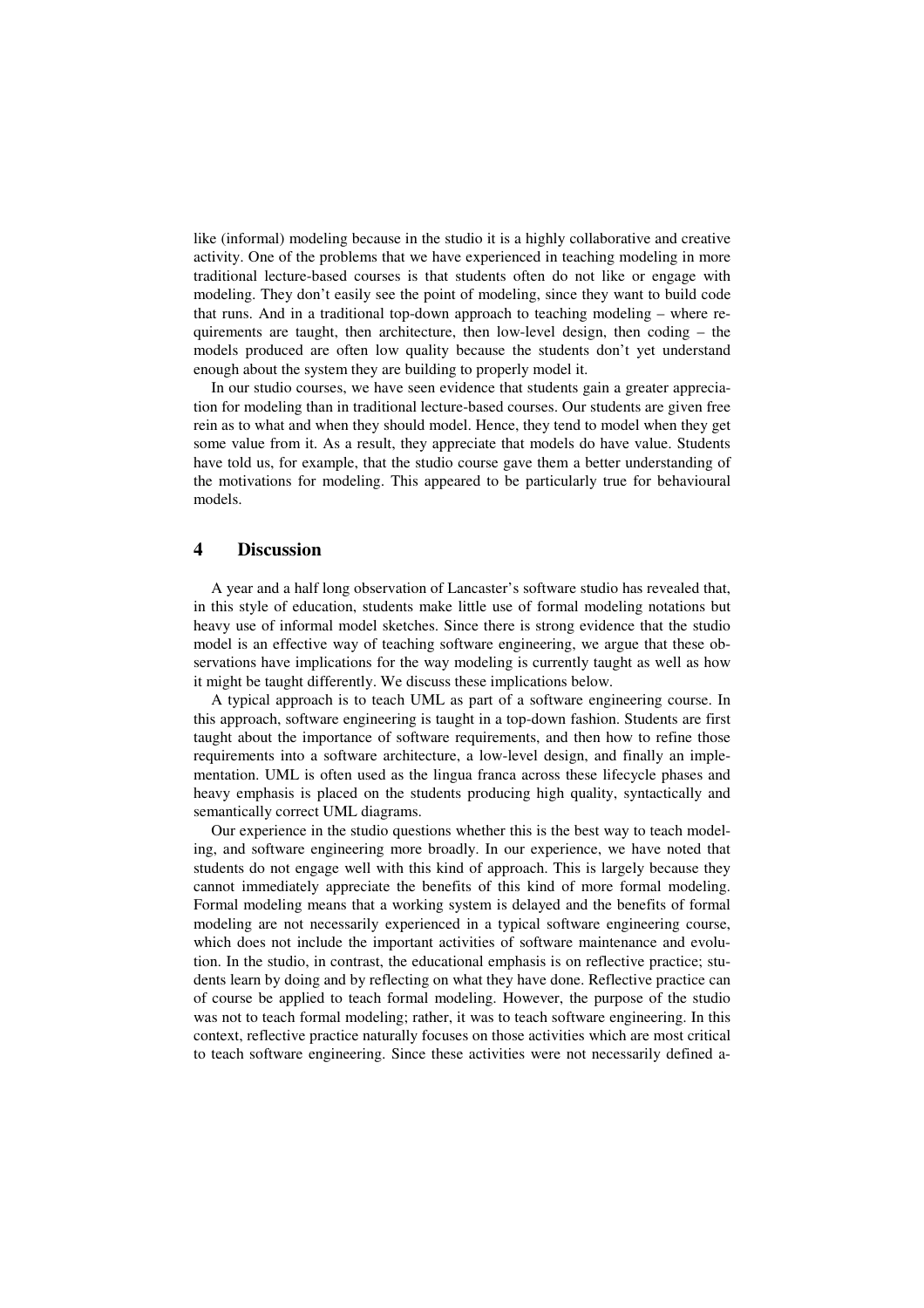priori, but were introduced on-demand as and when they were needed by the students, it is interesting to note that formal modeling was generally not needed. At best, this suggests that formal models are not necessarily appropriate in small group projects. At worst, it questions the value of formal models more generally.

In either case, the studio approach suggests an alternative way of teaching modeling. Largely, there is a tendency within software engineering education to teach "the right way" to do things and then grading the students on whether they have done things the "right way". This is fine if the learning objective is about teaching a specific skill-set. However, it is problematic when teaching in project-based courses, such as a studio, because there is considerable controversy over what is the "right way". Some argue for formal modeling, for example, whereas others argue for agile methods. The danger of choosing a particular method and then teaching this method in the "right way" in a project course is that the students will not see the benefit of that particular method and so will come away disillusioned about the method.

Therefore, we argue for a different approach. We believe that students should be given exposure to a range of methods, apply these methods in practice, and through reflective practice, be encouraged to learn about the positives and negatives of these approaches for themselves. Indeed, one could argue that the most important thing to teach is the culture of reflective practice itself. If students learn how to reflect, they will become reflective practitioners and can apply those skills to any new method or approach which they are faced with in their future careers.

We maintain therefore that, as a community, we might consider de-emphasizing teaching the ins and outs of UML notation and be less dogmatic about teaching a stepby-step approach to modeling. Rather, let the students discover modeling for themselves. Give them projects to work on and encourage the use of models where it makes sense; where it doesn't, don't force it. Use techniques of coaching and critique so that when modeling does appear, students can be coached in creating useful and usable models. And use coaching and similar methods to get students to think beyond simple model sketches and ask them if they would benefit from more formal models. If they would, encourage them. However, crucially, don't force the students to produce formal models where there is no benefit in doing so. Also, let students make mistakes. If they don't see a benefit in doing things in a particular way, don't mandate it, but find ways of letting students fail gracefully and then discussing with them afterwards how the "right way" might have avoided those mistakes. This is clearly easier to do in small project courses, like the studio, than in large classes.

Our studio experience also has implications for modeling tools. A lot has been written recently about the effectiveness and/or issues of software modeling tools (e.g., [17,18]). Less has been written, however, about modeling tools that support software engineering education. Alfert et al. argue that industrial modeling tools are not well suited to teaching modeling [19]. There is surprisingly little work on modeling tools to support student project teams. Exceptions include the work on Calico [12] and there has, of course, been a wealth of research on the collaborative aspects of software designers more generally (see [20] for a recent example). However, there is not much that focuses on the requirements of modeling tools to support project courses.